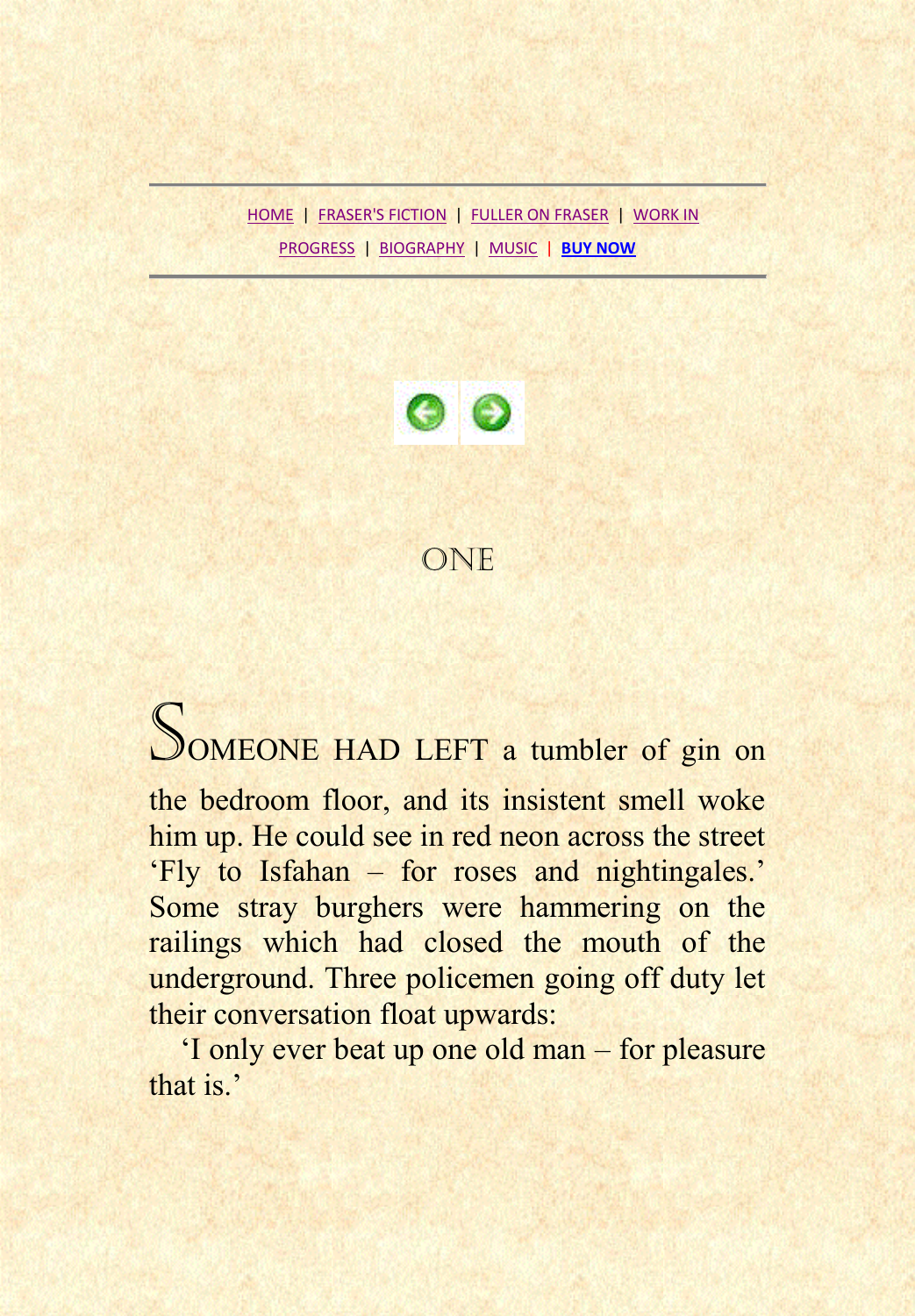'One must give and take a few blows in the new social war: even a dying empire must suppress its neo-proletarian element.'

'What do you mean, exactly?'

Their voices wandered away down the cold night streets.

He groped over for the gin. It smelt of tall blue porcelain. It made a cool infrangible column as he drank it. The leaping figures in the panopticon stopped their capering as the gin called for order and boldness.

'Negate my negation' said a handwritten sign on the wall – the end of some festive game, he now saw, had filled his room with merry thoughts. 'For a General Strike of Generals', 'Lions, be sure your foxes are Earthed.'

It had not been a good party: but if he became drunk again, he could postpone his hangover – perhaps indefinitely. The distorted gibber of a century and a half of empire swashed and gurgled like ethereal waves. He pulled the notices down.

He thought of yesterday's drinking: swanning through the Strand's bars like an unruffled old queen – 'Recessional' he would call it. A cheesy row of faces, men rearing up against the rampart of the counter, studying themselves for ever in the mirror behind the whiskies – the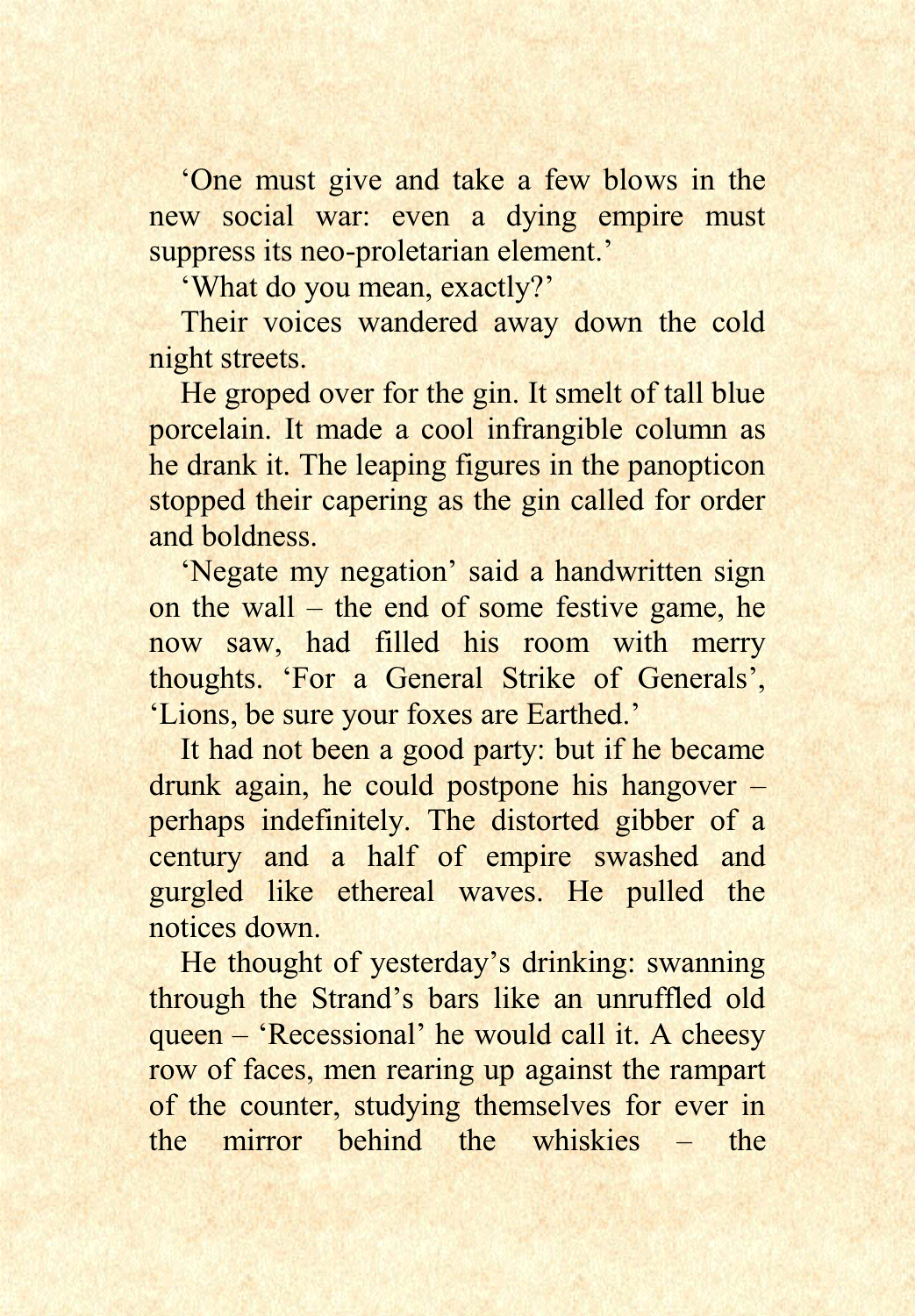companionship of the bottle waited to be scourged to death. Then he had lunch in the 'City' of Nets' – the table pitched like a roof tossing wine out of the glass and food off the plate. Finally, a drink at twilight in a pub snug as a sitting room, full of gay metropolitans in vicuna suits – beautiful unsmudged loungers with vivid laughs. He had admired the splendid girl who served him – her contempt for him surging freely from a millennial vindictiveness. She treated the other customers gently and with humour, but for him she had the face of the ancien régime, forced to keep open house for conscript revolutionaries.

At his party, he had been forced to listen to a friend urging him, for his own good, to give up a girl who had in fact refused to see him for months. He felt himself shrinking. A friend said, 'We opened our old Christmas pudding – the one reputed to have been sent by Marx: but it couldn't have been more than thirty years old, at the most<sup>,</sup>

'I hear they have an attested specimen in Amsterdam.'

'That's most unlikely.'

'He's very witty and he sells dogs.'

'We don't *need* to smash the unions now – and we've such a technological start ....'

'Sure it fell down, but we'd sold it by then.'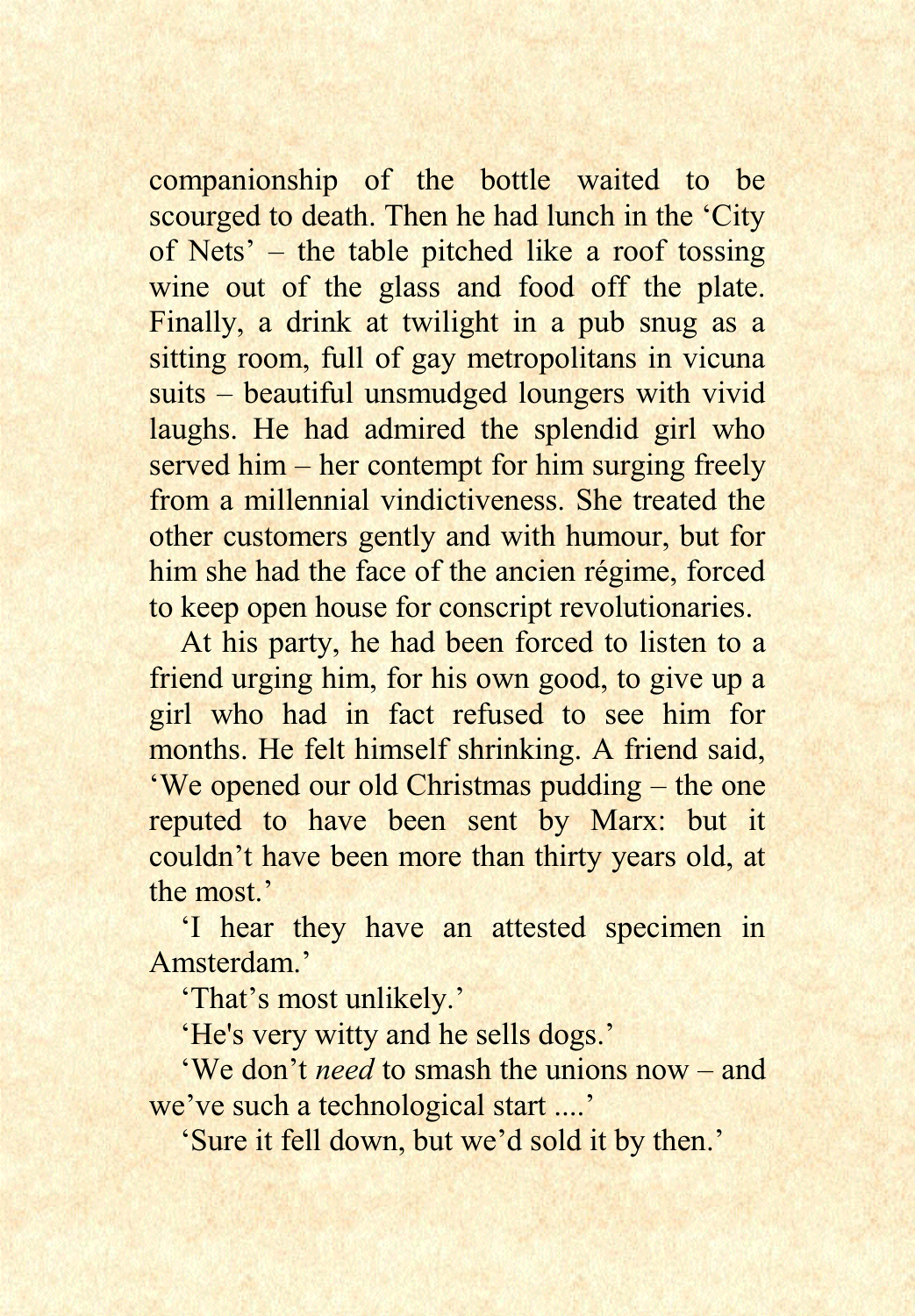Somewhere in Montenegro hay was being sledded out to grateful sheep: in England, though it was midway to dawn, trucks still bothered the late and early hares. If only he could find someone who could touch him – not for nostalgic reasons, to cure an illness, or to reawaken their own youth. But someone new, to whom his opinions staled by so much swashing around in his head seemed affronting and delightful. Those washers and jetons from the dark – perhaps these were really sovereigns? Would some young girl, fresh and exultant from her struggles with the Lincolnshire squirearchy, love him for his verbal coinage, as one loves the man in the next cell who taps 'Comrade' on the wall? Much more likely his evening (or morning) would be taken up with considering when to change from beer to doubles, and whether he had been asleep at the bar.

'All Englishmen are tired,' said the inscription over the staff college gateway – or was it a motto on the wall of that imperial banting-house where the tired servants of the queen went to sweat off their colonial surplus?

'Having lost the empire,' said another policeman, 'can't we have a bit of leave?' The gin was over now – but here was the girl!

'I'm so sorry, Curzon, I've been locked out,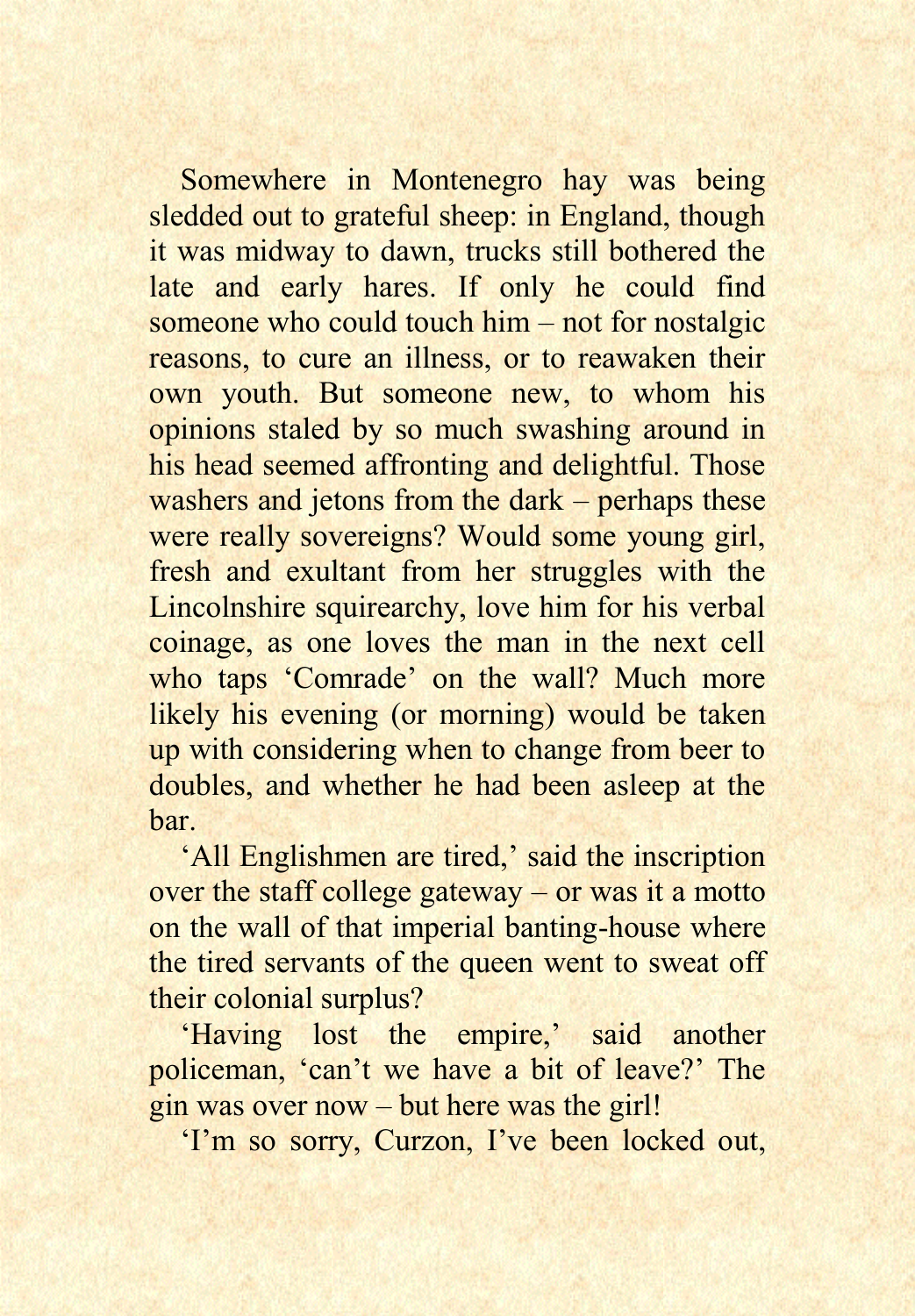and I've no coat. This policeman wants to go home – can I sleep here?' Arching his nose for more gin, Curzon left his sea-swollen bed and unslept dreams, setting out for a brisk five hours on the run in London.

'Yes, naturally: do sleep here. It's no trouble.'

He sat for a while on the stone step of the pub Tom Mann had kept: a jungular mist was rolling in from the suburbs, and at times obscured notices to visiting Americans telling them how to elect their president.

'Got no work?' asked a street cleaner.

'If I had, I'd not be doing it yet. It's only five o'clock.'

'I've crossed the river twice this morning already. Some people always win—'

'I'm a teacher anyway, so whoever loses, I win.'

'I've always wanted to teach.'

'Perhaps you will, one day.'

'I doubt it.'

'I wouldn't know how to start cleaning a street.'

The other's whimsy turned easily back to contempt. 'Better move then, squire: the rubbish you're perched on belongs to my council.'

Suddenly, he was riding a midden – no, in fact just a heap of whitish earth. It was rushing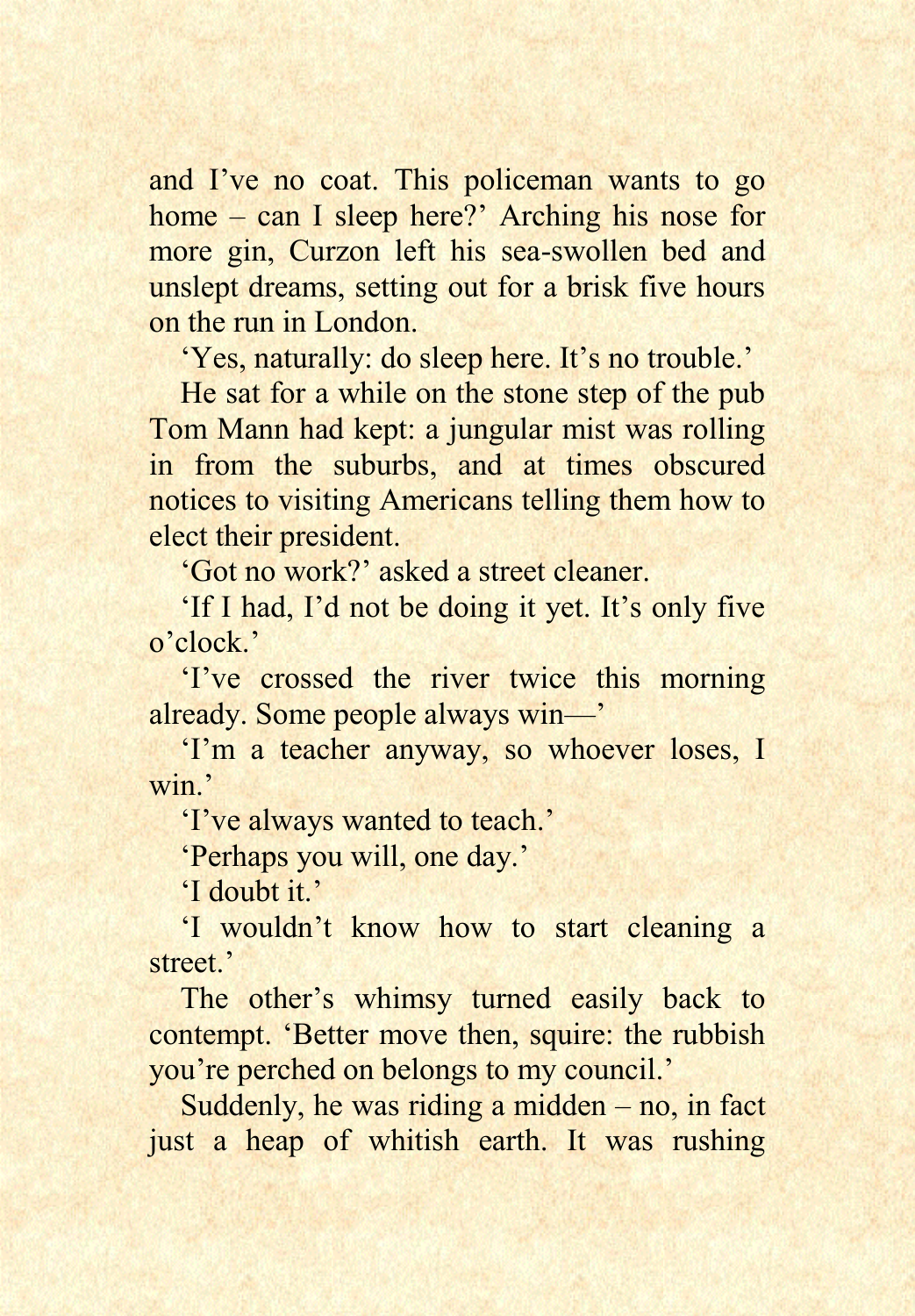backwards, pressing him clumsily against a wired wall. A hard edge of moon came in sight, occluded in the lower horn by a small photograph of Ravachol. A long way away someone was shouting, 'Get on out of there … Get the hell out of there!'

His stomach went dead and he thought: 'I think I must be going to be nothing.' If he stayed quiet, he would soon outpace the man who was shouting – no doubt that had been a Chagall refugee, prowling in urban lanes after lovers and chickens. Bump bump went Curzon's body as it thrashed about on the earth bank. In his head was a crude gyroscope, undoubtedly manipulated from outside, which looked like two large dice. Even as he watched, the Ravachol face flipped over, and on the fresh face, he counted eight spots; eight sides? No, for the next face was blank, and he had forgotten to allow for Ravachol. The next blow of the dice turned him hazardously on to his back.

'Get him out of my garden.'

But there really was no one there. The next throw of the dice produced a brochure. 'The only way to approach is from the North. Or you might try, as we did, the over-ice route from October to May.'

'If only I could get back to Ravachol.'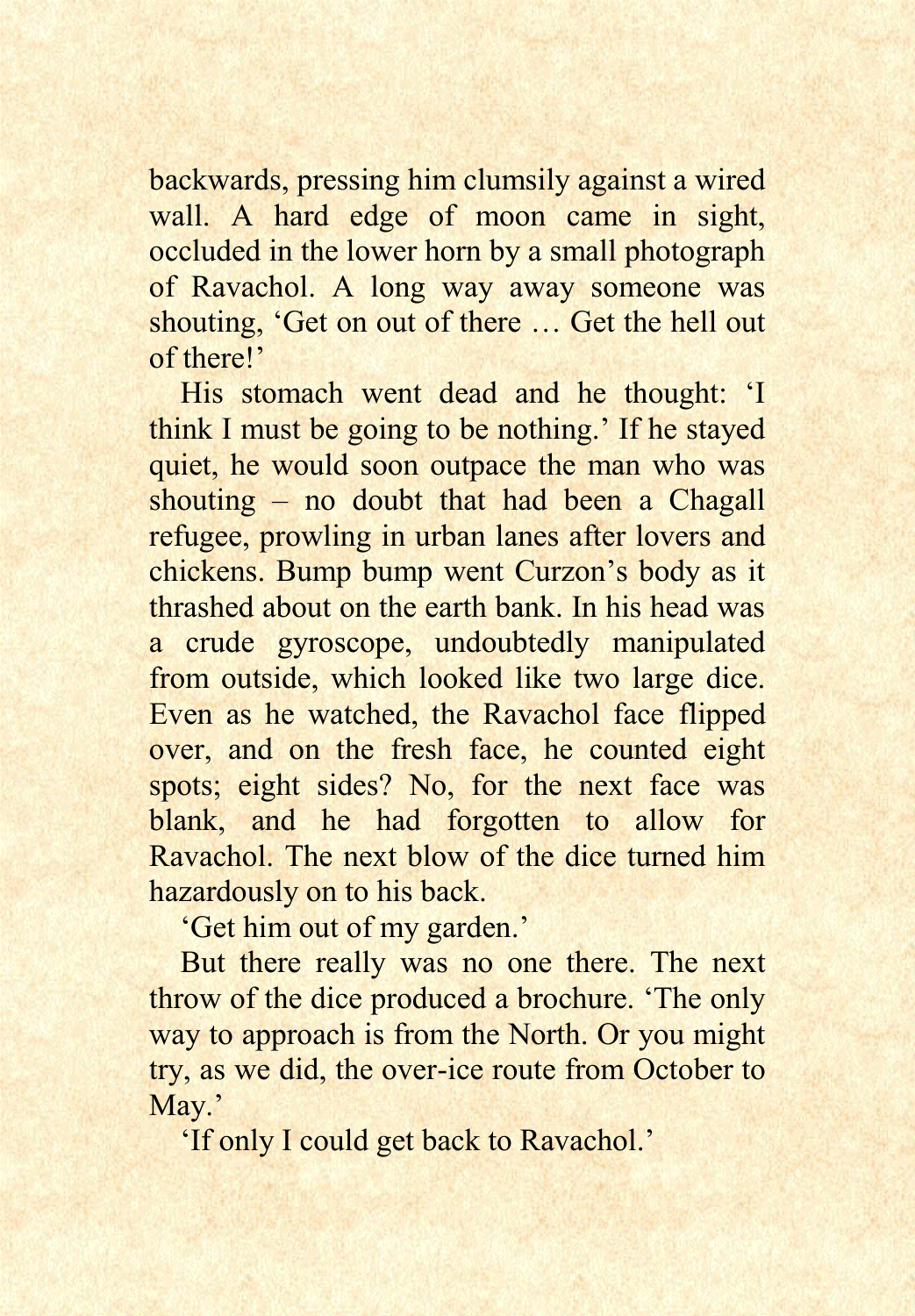'Here, this bloke'll take him. Careful now, don't spill him.'

The taxi left him in his flat. Someone had broken in to leave there some broken chairs and a firestick. He tried to find some coins for the firestick, but the door had been bolted on the inside, and if he were not careful he would be unable to find his way back. The bed seemed very full of other people. A guslar began to sing softly outside. Only Curzon slept untroubled as the governments of friendly and unfriendly states began to unload new groups of citizens at the abattoirs, or to intern them.

When he woke up, the girl – Elizabeth, wasn't it – she said: 'I sent the police away. They wanted to know about the chairs. This used to be a proconsular suite, you know.'

'Let's go to Isfahan when I'm well again. Roses. Nightingales. Whatever can a firestick be? I was convinced I had one in here. How odd to get so ill when there's no need – I've to be in Tienen today.'

He considered how every journey requires a theory of aesthetics, how every journey should constitute a dislocation of conventional perceptions of historical continuity … Could mere travel revive his flat, his two-dimensional fortunes? Sliding – half drunk – from continent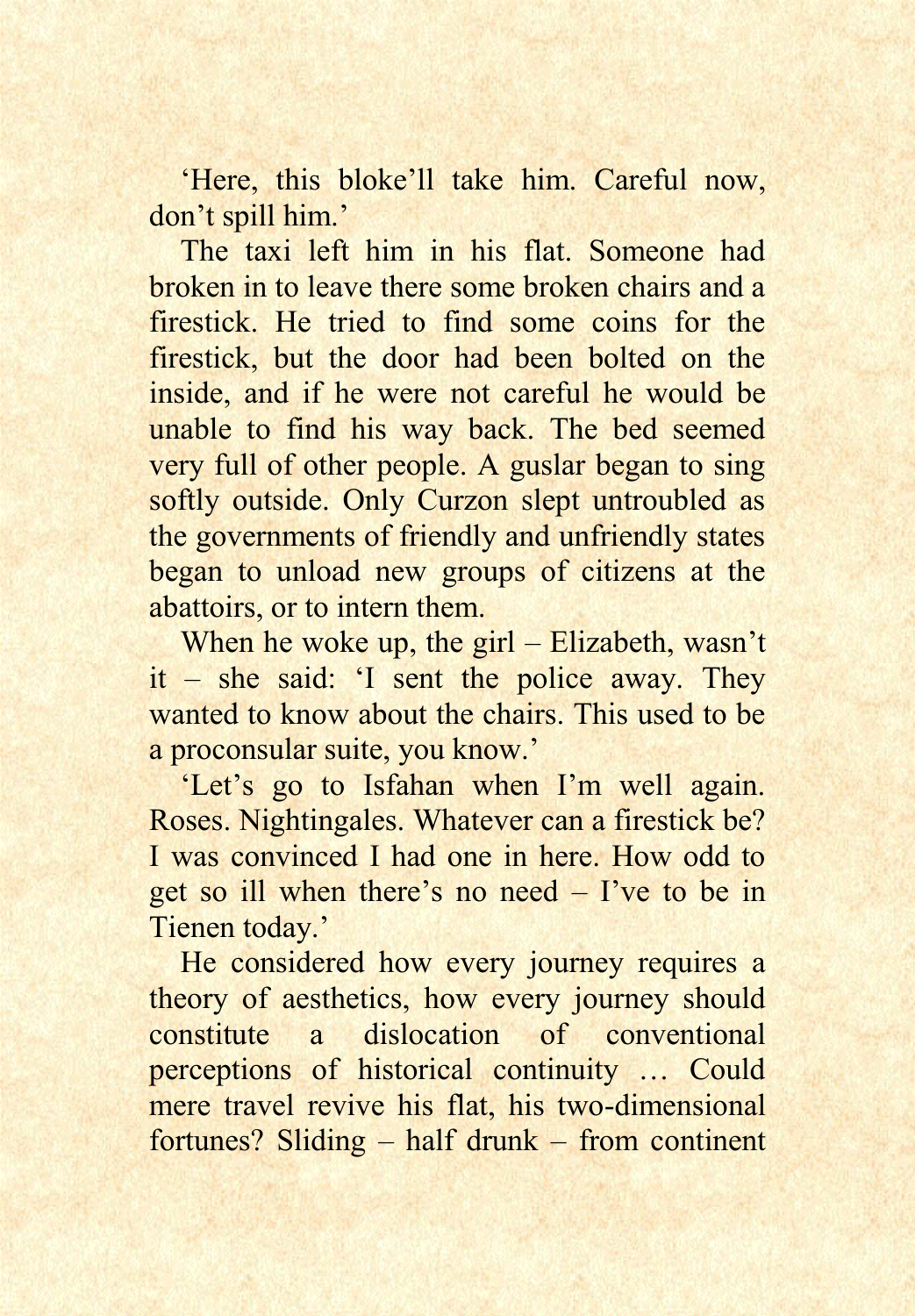to century, until some concern caught at him, stopped his slither—

'We'll follow our noses across Europe—'

'And in Tienen, what?'

'If you come, Elizabeth? I know you so slightly, I don't think we'd be unhappy, out of very terror. Let's pack some sets of dice, to play for drinks. Tiny monarchical worlds of hazard – offering false chances where only the tequila is not random but darts to the gut like a tiger. In Tienen we will perhaps find a tedious man, an acquaintance: he is to give a lecture tomorrow.'  $.9'$ 

'Imagine the written part of Marx – the plans not only of a universal city, but the plans for an architecture, a drastically restructured personality to inhabit this projected civilisation, plans in fact of present and future. Marx himself doing some building and from these efforts extrapolating more plans – even building on the basis of meticulously scaled and detailed plans themselves derived from the general plan. In Belgium we can start looking for this general plan – it may be Marx's, or another's or indeed a plan of a kind no one has seen before. We shall be moving with one foot in sociocultural time, and one in sociocultural space. You'll soon learn to hobble along the like the rest of us. We won't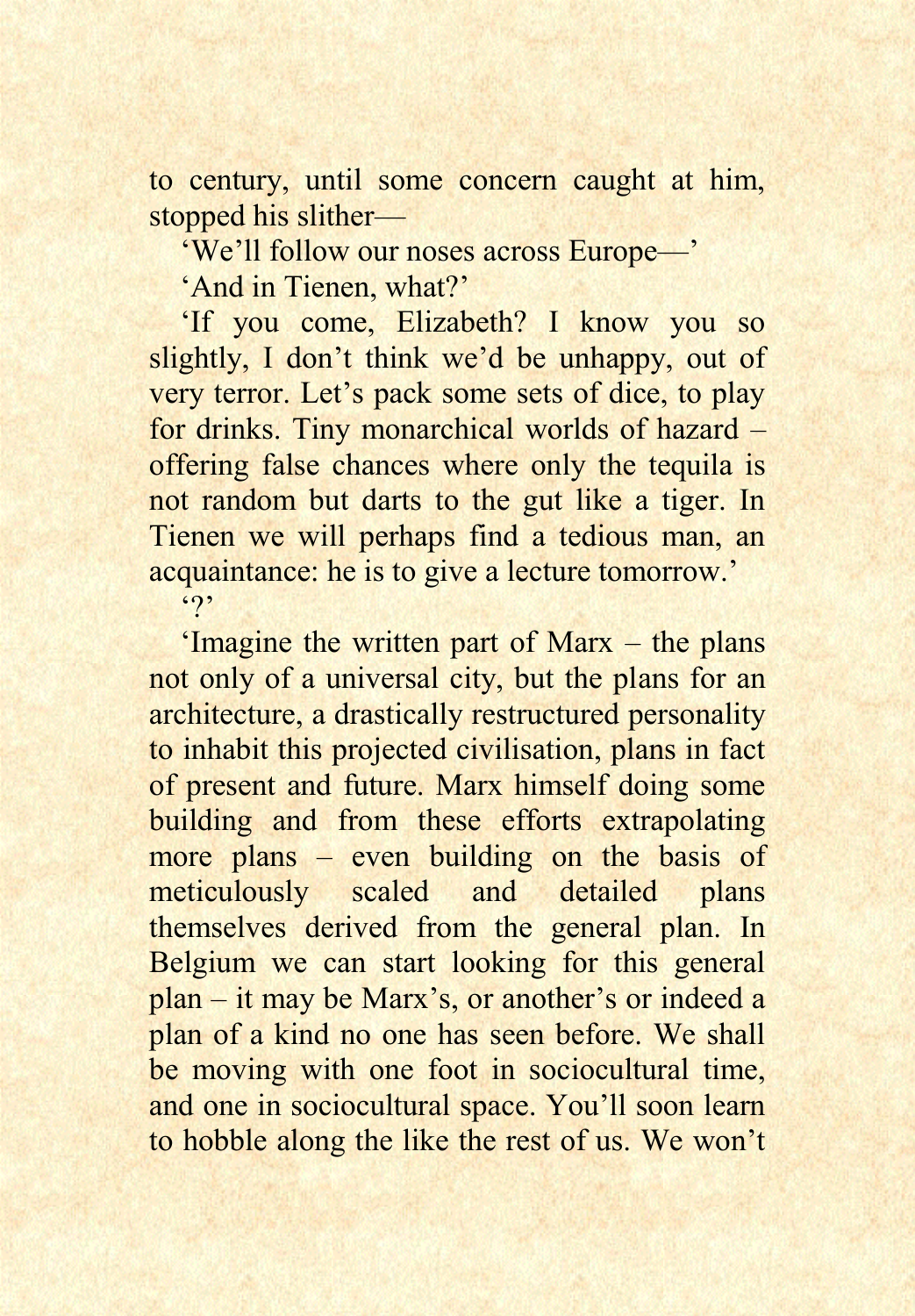be sticking to one century or one social system. People will glide in and out – pacemakers, laggards – indeed, poets and peasants, peasant poets, poets exploiting their peasants and peasants conscripted to gun down their poets. I promise you that the fantasy will be the fantasy of the real world, and that however much the people jigger about like parboiled ninnies, they'll be cast-iron real.'

'I think you're looking for a universal theory of misery and disappointment. I certainly shan't come.'

He wanted her to come with him.

One does not mind writing in only two dimensions, and watching these flat concepts sidling about from page to page and flowing on to the tablecloth. Perhaps conjurers are adventurers in the fourth dimension, their tricks the everyday life of the booming well-rounded fourth-dimensional bullies who plod and trample around us. But by acting in the few dimensions we have, we override the limitations of our own two-dimensional scribbles. He hoped that, just as the problem of the firestick was subsiding, the problem of Elizabeth might grow to overshadow his isolation – and, who knows, on the top branch a (probably mechanical) nightingale?

'I want you to come with me. Why not be the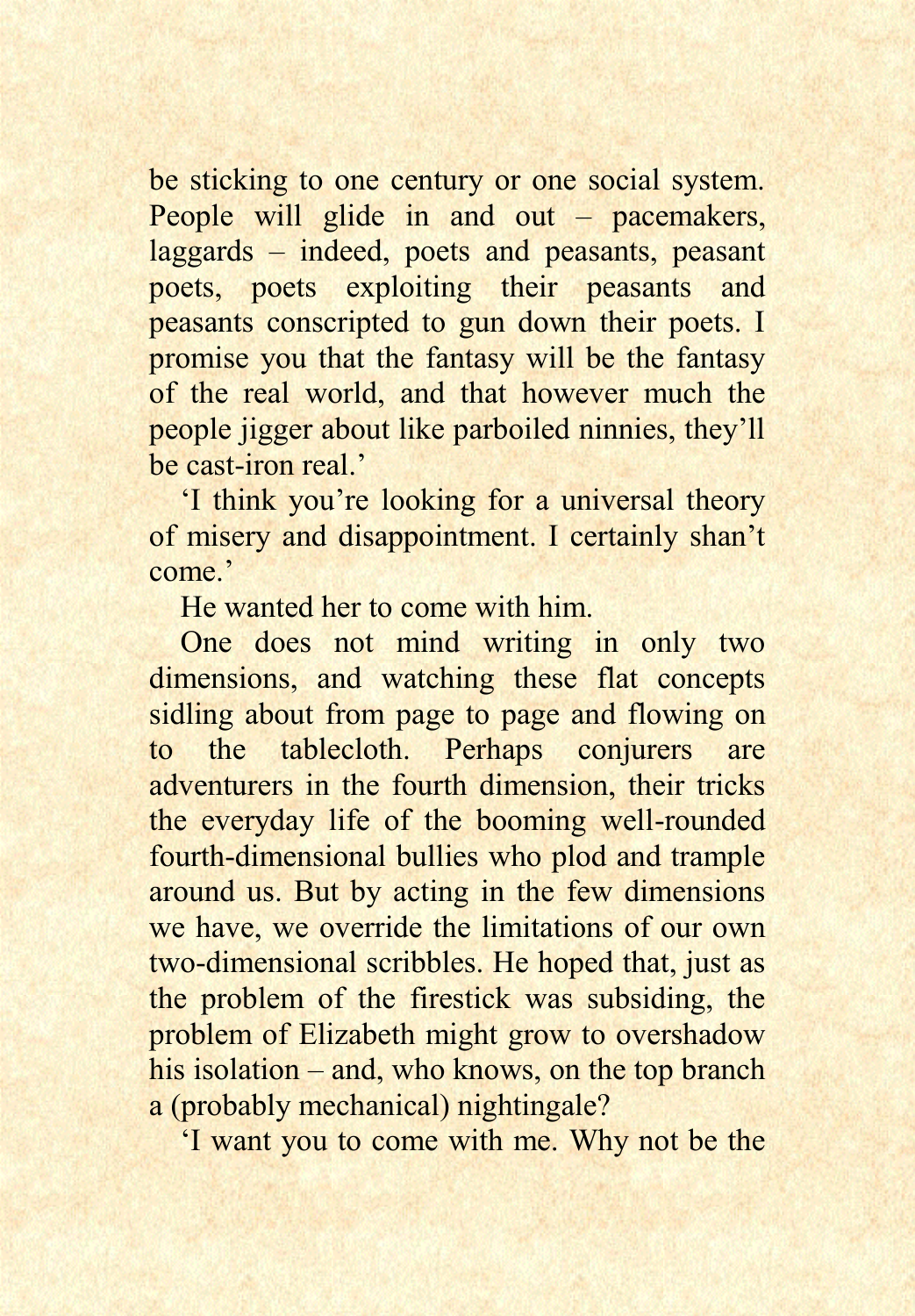problem to overshadow my isolation? Don't you fancy an adventure in the dialectic? Let me at least run through a reel or two: I won't spoil the ending – and do feel free to improvise!'

'I am deeply drawn to your mind: I even like the silence it makes when it is not working.'

'That seems very coy, though, I suppose, flattering. Watch you don't become just a figment of what you admire. When we go off to the mountains to synthesise our concept once more, you may find you've been dematerialised.'

Curzon believed so deeply himself in the value of mental interconnections and was accordingly so ineffective in managing the physical and factual ones – especially with girls like this – that he found it easy to expand his consciousness without the attrition or erosion involved with other people.

They arrived in Tienen after some pleasant enough arguments over the hospitality offered by some gothic old sports in the ship's bar. Rolling the dice for rounds of Chartreuse, timing the waves with their stopwatches, the sports had been a breath of old England straight from the gated roads of the stone-blind midlands.

Curzon thought that he would obtain useful proprietorial skills by steering Elizabeth round the system factors and brokers of the West –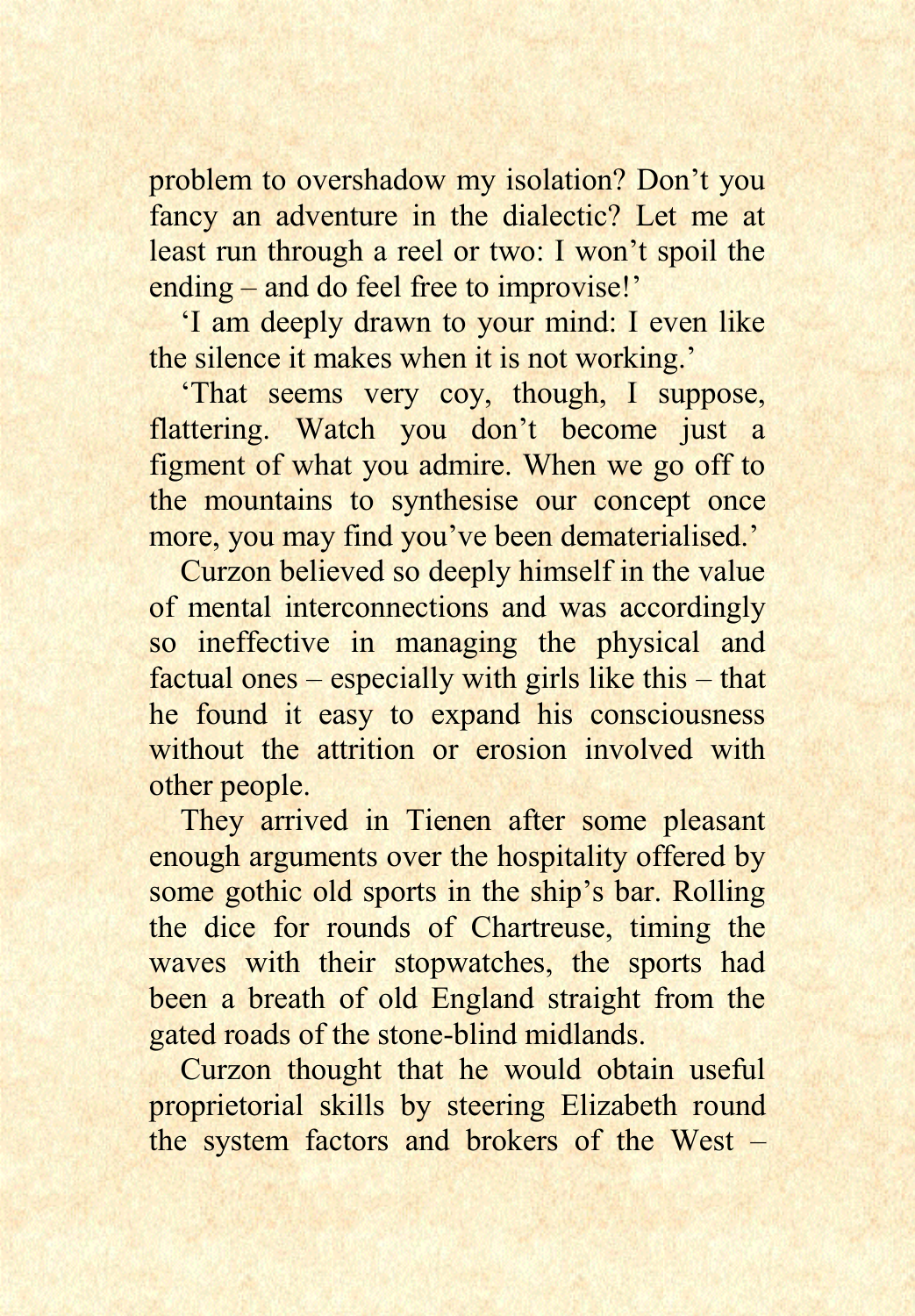ingratiating himself in a manner not wholly amatory, but still the interesting side of busybodying. Calculated practice – with the child's self-mazing self-conceit – and self-deceit – so that perhaps he *would* let himself fall for real. At the Iron Gates, possibly, hearing them clank shut as he and Elizabeth scuttled deeper into the warm heart of socialism.

'What I like about Belgium is that the Whitbread frontier stretches nearly into Germany. I owe Whitbread's more enthusiasm and patriotism than any other British institution – except possibly Worthington.'

'These people in the bar were sweet. One cried when you told him a sailor had been snapped in half by a hawser as we sailed.'

'Muddied oaf. That was a lie. He'd already said he could have beaten their strike, so I threw that in to make him ashamed. No credit to him, it made him maudlin. I was only concerned lest a small error I made should have swamped the boat. The washroom had a saltwater tap which I turned on and couldn't extinguish. It seemed we were lower in the water when we docked.

There were several phalanxes of fascists in the square at Tienen. They wore carnival heads or fibre helmets, painted to resemble iron, to avoid recognition by the police. Chattering through the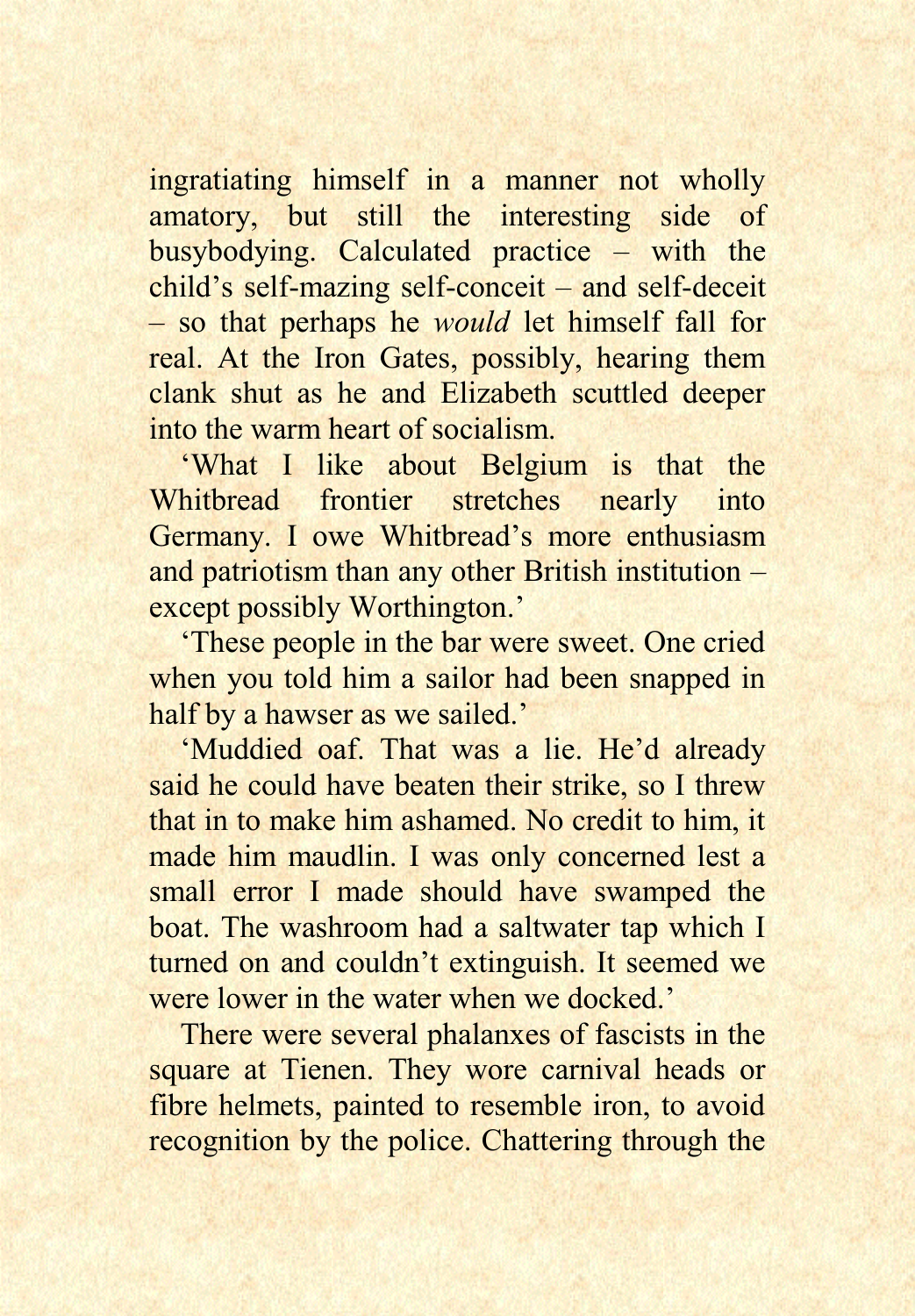chubby heads of baby-bland festive politicians, through the long snouts of cool-eyed carnivores, to their comrades-in-arms, the iron-headed crocus-shoots, they seemed to welcome the violence their absurdity encouraged. The police practised the slash and the lunge with their long truncheons, happy enough to have heads of a new consistency to pound away at on an afternoon of political excitement.

'Ours is the other group,' said Curzon, 'the party of the angels. Over there – on the other side of the dialectic.' He pointed to it – a cable for the television crews. Elizabeth realised that he must have divided his time on the boat between her and the tourist bar, and the first class bar upstairs.

Softly, sweetly, gently, they strolled through the kite-strings of troupes of children in smocks. Street musicians with pottery tambours, dyudyuks and dragon-headed lutes, scrambled among the kites and the cables, sneering and spitting. 'Shades of the charnel house,' said Curzon, noticing the slivers of goose and turkey membranes used to pluck and patch the **instruments** 

Far over the fields flew a scarlet balloon. carrying the president of an association of anarchist – or at least *anarchisant* – civil servants. They could see him waving and hugely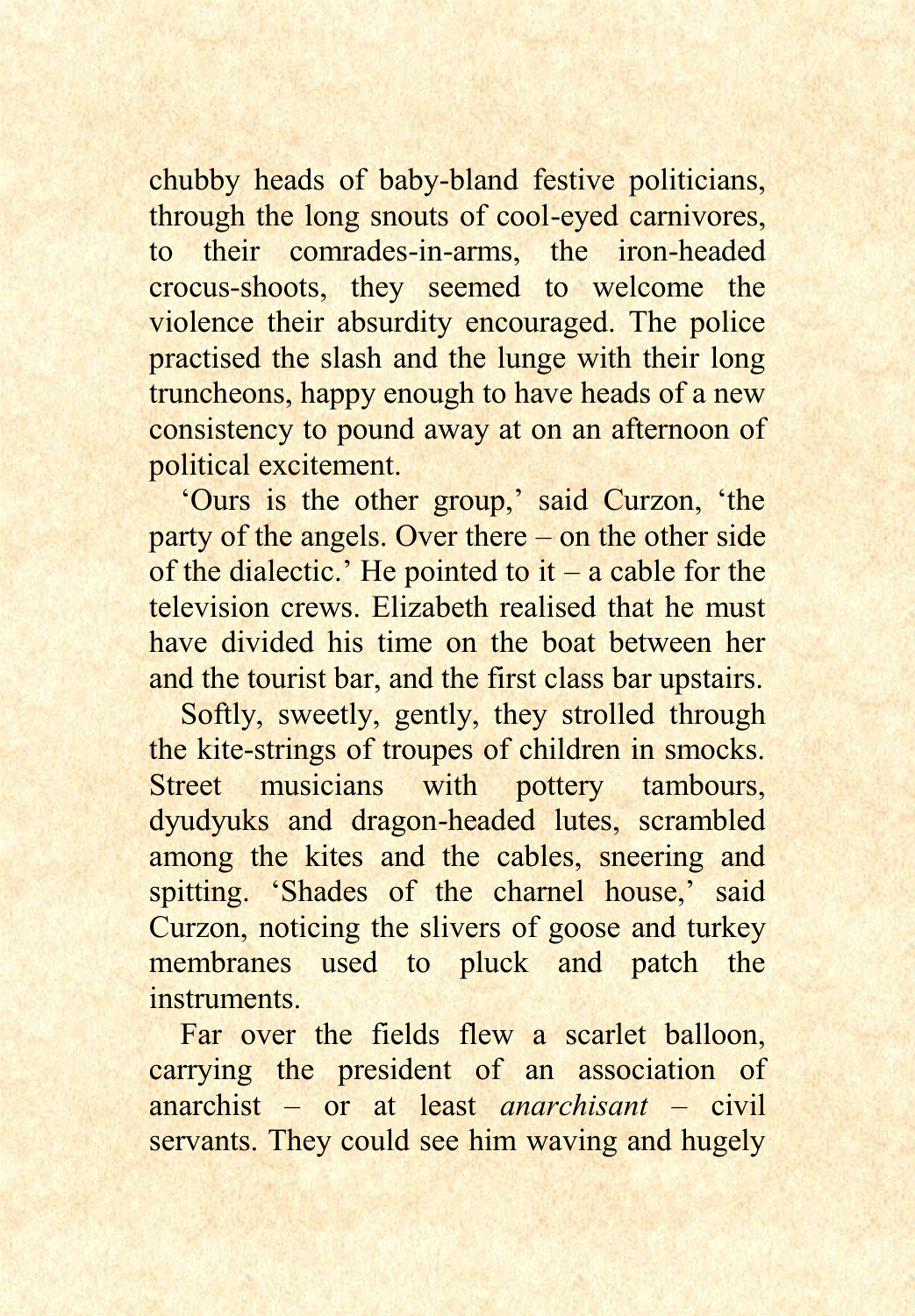laughing as he neared the town, but local warm air wafted him away – racked with glee, nearly tumbling from the gondola. Elizabeth and Curzon joined their procession – a genius of sublation had allotted banners each with a single word – which read sensible from front, or rear, of the procession – but which was its own walking, singing, chanting negation.

'Red or black, it's all the same to me,' said a woman in front of them. 'They'll none of them stop the cows giving milk.'

She said this with such satisfaction that Curzon asked, 'What's all the same?' but Elizabeth hurried him along. At the head of the procession a motorcycle policeman was weeping, but he put on his goggles and outstared the stare.

In Brussels a television producer gave the word to his crew, and the processions began. Curzon galloped forward with his advance guard towards the fascists, but mobile police separated them. 'Why did I do that?' wondered Curzon.

Under the tall candles of sticky scented trees, the children played with their kites. The balloon rolled back and nestled down among them. The popular front procession was in full flight, gloomily negating itself as the bearers turned tail, gradually shedding concepts and sense, as the longer words were thrown away to assist the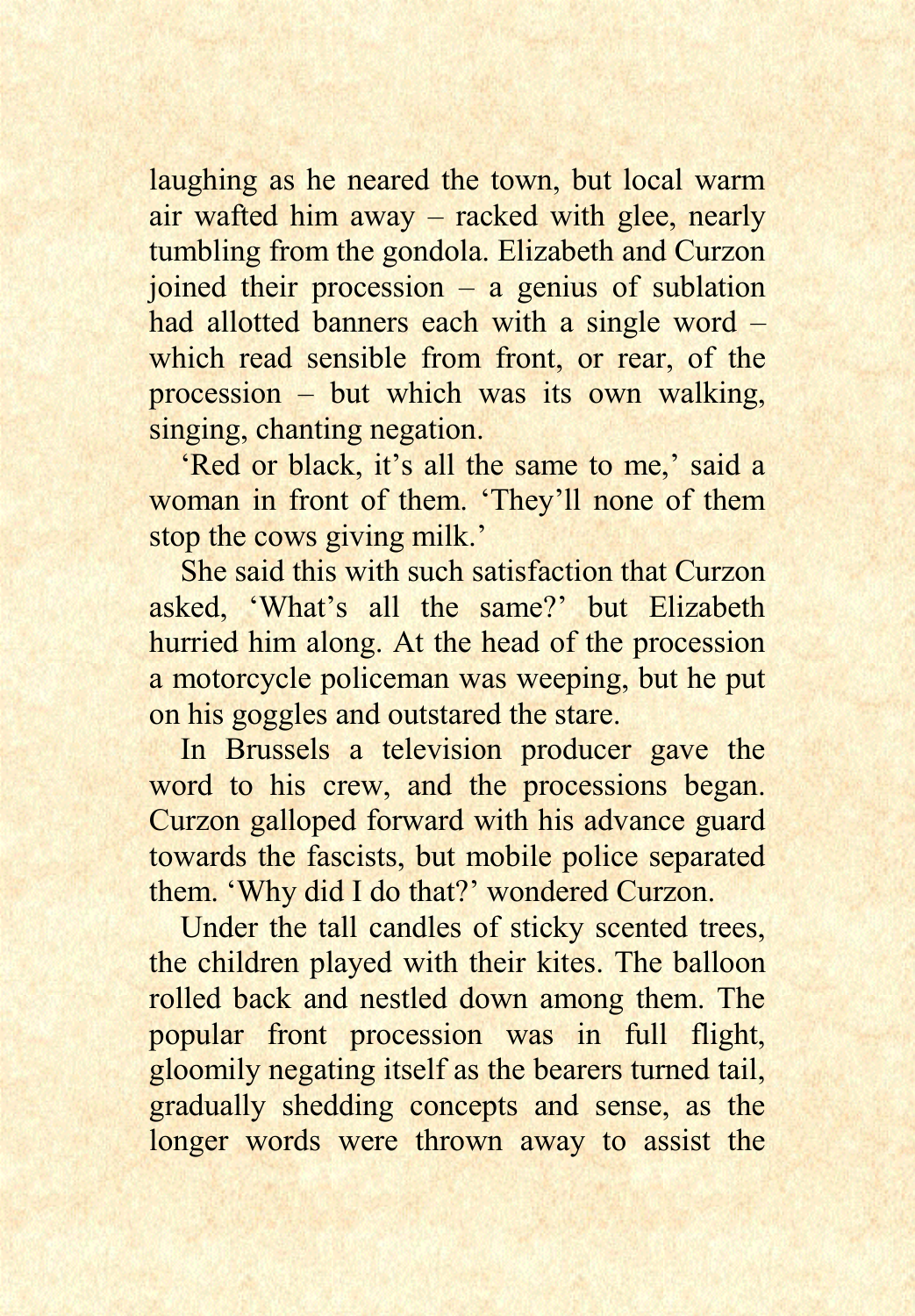retreat, and the shorter words prodded into police and nationalists.

'Quick, into the gondola!'

'Christ, he's gone mad,' thought Elizabeth, who did not put all she saw into as many sets of words and synonyms as Curzon, and had in any case not noticed that the balloon, snared by a fish kite, had drifted into the square.

As they rose above Tienen, they could see fighting in the streets. The television cameras burst like glass furnaces. The friendly fringe of suburban streets was filling with men from artisan tenements, the fires of the factories had been scattered over the shop floors. Harrows were dragged over the mosaic floors of the town hall. 'We shall win because we are the stronger' floated up to them, but they could not tell from which side. The first heavy camions and the hard black noses of tanks were ploughing through the fields towards Tienen.

'Since we are clearly not to have the chance of hearing my friend talk on the future of future, or whatever, I shall have to deliver the address myself,' said Curzon.

'Quick, then,' said the anarchist. 'Believe me, I'd not miss this for green smoke. But those kids in the square sew razor blades in the kites' tails to rip what they may. I thought if I laughed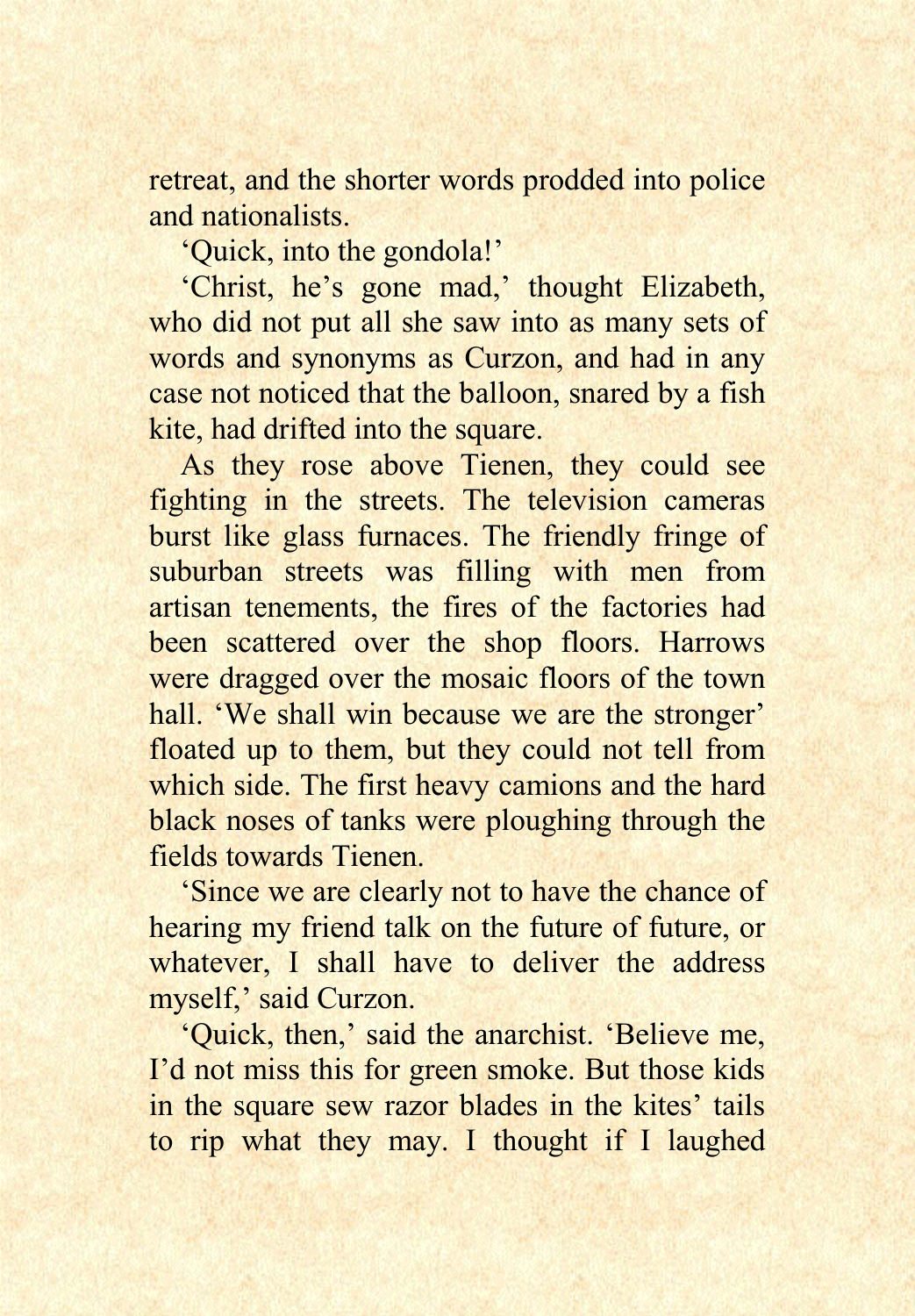they'd reel their machines in – but they didn't. Red as little foxes, I hope?' he asked them.

The collapse and destruction of social harmony in Tienen, which had as its first victim some sociologists on fieldwork, martyrs to the trade, carried on below them. Feathers of burnt paper quivered up towards them.

'I have been trying these many years,' Curzon began, 'these many necks of these many woods, to run my time backwards. Living a clean and decent faustian life, but in my mind unravelling time as you ravel it. Let's put it another way: ideas are simple. Let's have a war, thinks the general manicuring his big proud horse, that should give the workers something to think about. But he doesn't need to have the idea of Lancer Mroszek sitting in a field full of fever and sloughed limbs eating rye bead in the tenth year of hostilities.

'If only we could have ideas as involved and fantastic as real conditions, we fantasists would have to carry less criticism. No one says that it is absurd to have had the First World War – or that it is absurd to think that another war will break out. Yet if our idea of the First World War covers what happened to some real – or imaginary – people or places or things for four years, or our idea of the next war includes a projected index of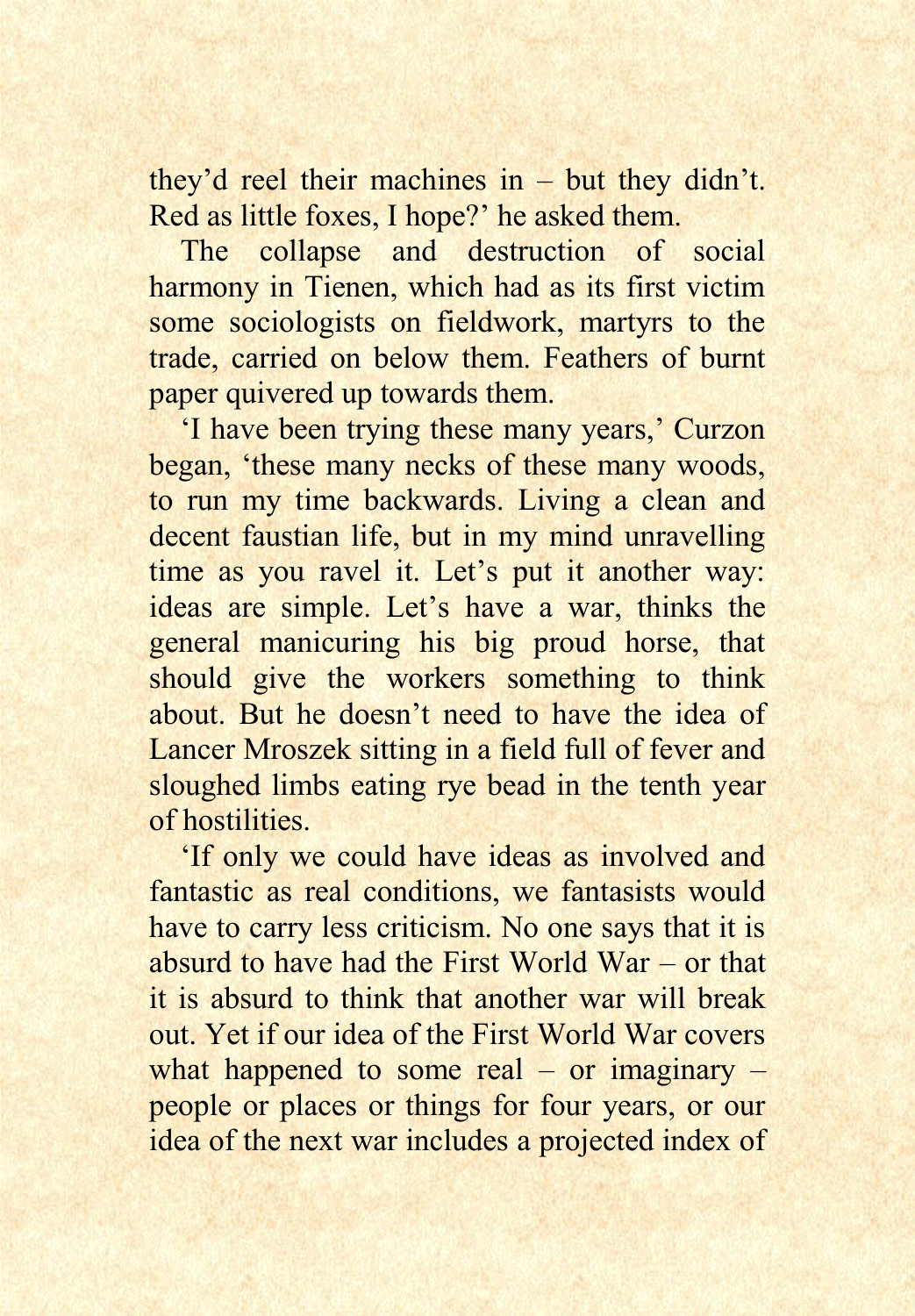Austrian industrial production, one is accounted a fool. Why is this?'

The President thought rapidly as they drifted towards the ground in some country, 'Why do they put anarchists in prison? To confirm their faith? How pleasant if every state decided it did not want its anarchists, and would give them an island, pineapples at the heart of every bush, a lemur hooked on every branch, where they could renounce he rewards of citizen obligations and discover whether they were an historical moment or a society out of time.

'In my last prison, there were no rats. So we used to feed the warders, call them pet names, be sad when they went away or died. You could say in fact that we socialised them. Angry at first, they let themselves come to depend on our largesse – we could not love each other, so we loved them. Up to a point. The point where we were let out. No one wants to walk back into the world with a pocketful of prison rats.

'Unlucky Tienen. Sad to see two groups who are deprived, fighting each other. However incongruous an alliance between them, better inconsistency of this kind than to shout to the first tank from Brussels, "Liberate me!" and receive the 80 mm shell in your throat.

'I feel like an early barbarian showing later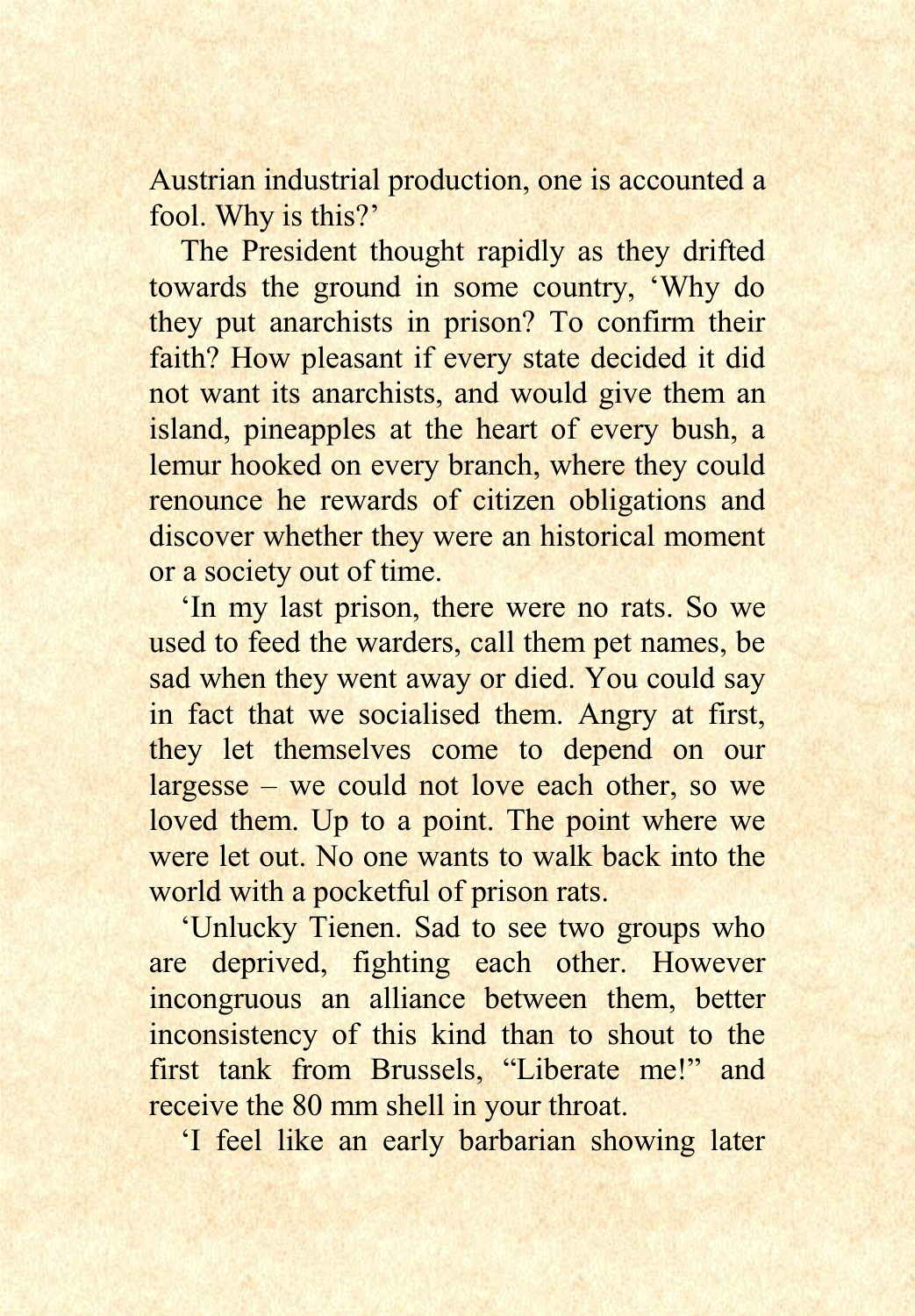folk-waves the best places to loot, those women who are not rather jaded by the whole business of conquest, saying, "Of course, don't make too much mess. We've all got to live here, and it is more comfortable if you leave the roofs on the buildings and the grain in the granaries. And please don't throw anything unpleasant in the wells."

'But of course, off they strut, to poison all the water. It is satisfactory enough to see them lying about a week later, faces shrunken and sneaky like mink and fox in their shrouds. But by that time one is alongside them oneself. If I could only construct a Bokhara of the mind – a militia waving gladioli, peasants in green hats carrying scarecrows in national costume out to the fields. Wooden walls to keep out the wolves, naturally, and some teams of camels to help out with the road work. Tall birds among the reeds, cows in the rice fields, half submerged in deep summer. Mausolea full of dried grass and pinks – the rose mosque bursting through with foliage at the top, like a neglected onion. And I shall live there, and no one will talk to me, nor I to them, since I shall have invented for this city a language which only I understand. I need only leave there when I'm hungry or cold.

'And then someone else will have to fuss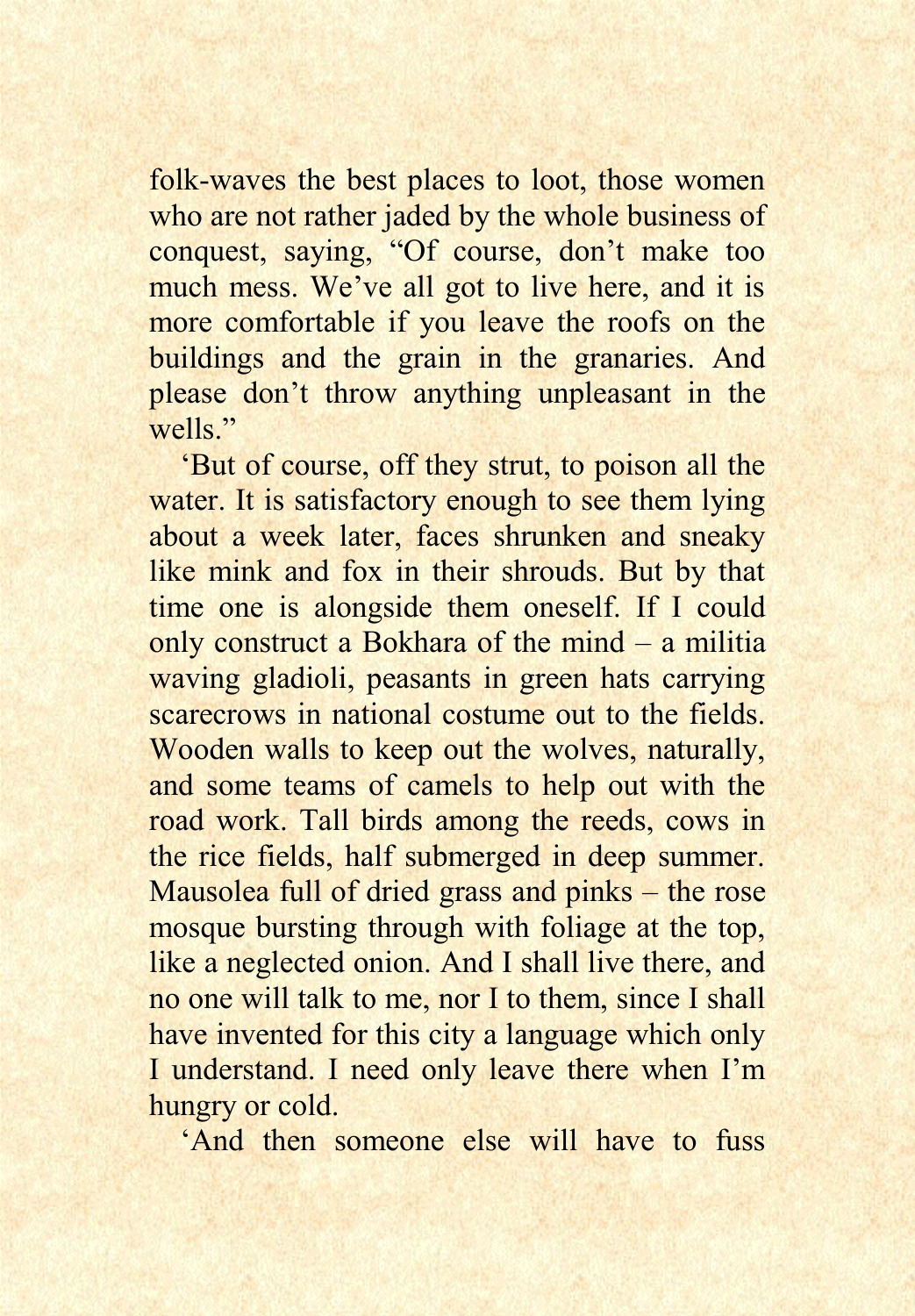round me and do what I tell them.'

'We are still living in the folds of your literary outer garments,' said Elizabeth.

'Listen to what this man has to say,' said Curzon, as they recovered from the shock of the casual destruction of Tienen.

'I drove a truck in the Soviet Union for two years. Up the mountain and down the mountain ten times a day. Little fox faces hoping for twenty hungry miles that I'd miss a corner. In the evenings, cards, drink, talking of the sweet future with our faces the faces of the damned. One of us came from Kronstadt – and he used to have nightmares of the troops coming towards him across the ice in their white parkas, great squares of rotten ice cracking and rearing, short, calling shells throwing spouts of yellow and grey water into the air. He'd such a torment from the double aspect of things that he used to sit all night on a huge rock, awaiting who knows what comeuppance.

'There was a man too who had been in the defence of Madrid – a Mexican – who had left his post out of fear, or boredom or whatever. It had seemed so easy, he said, just to walk away: and there were in any case so many people anxious to take over his machine gun that he did not consider that he was giving up what he later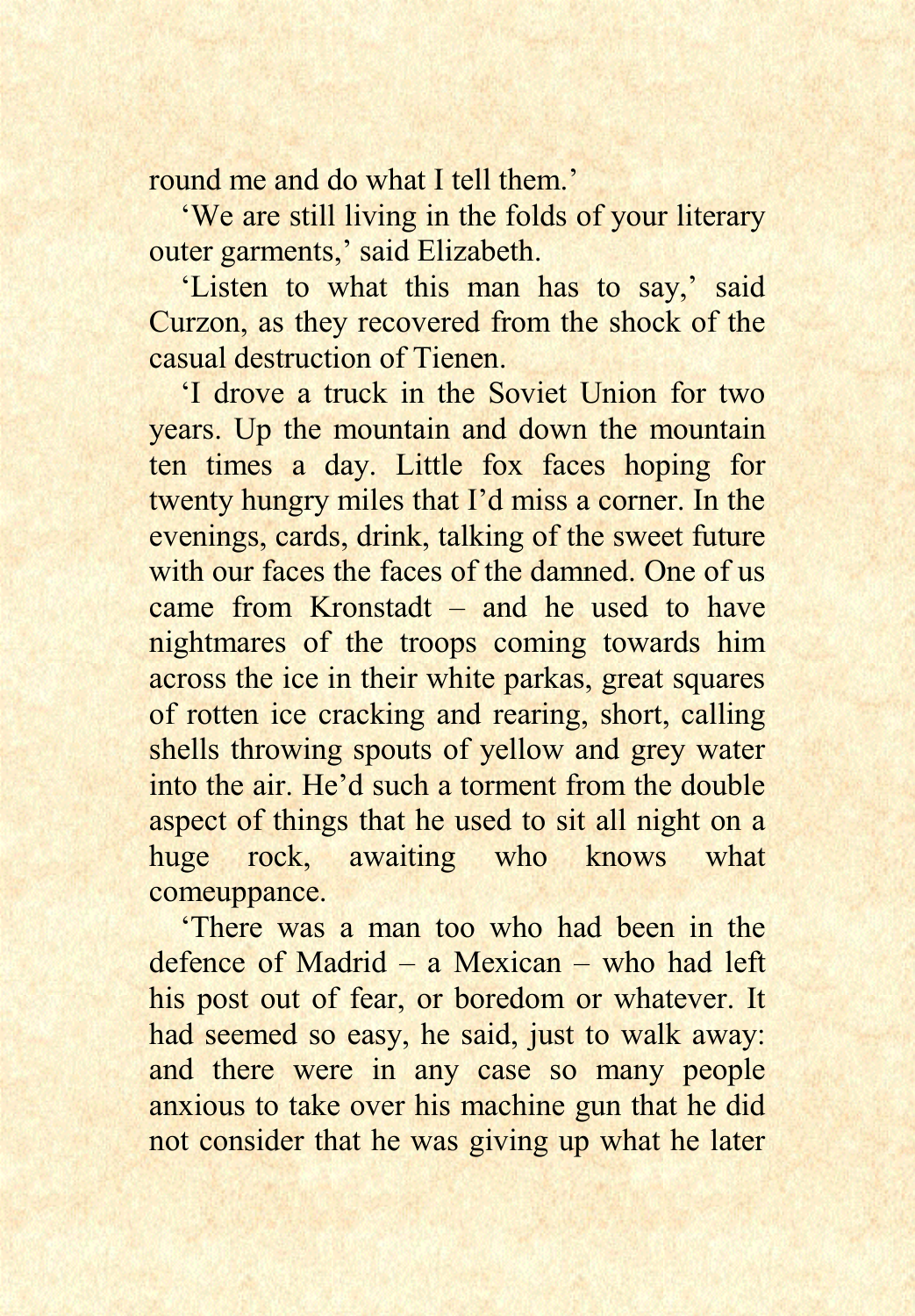referred to as "his historic role".

'"How can I get it back," he would ask, "when I've missed it all?"

'And I would tell him the role he played was historic all right – he had just helped along the losing of a war – and that was history.'

Try again, thought Curzon. Fasten the memories together and you invent a new causal chain. Invent a new memory and you gain something on the unknown. Try another drink, another country … and yet this is all wrong.

Playing endlessly by the stream in Silesia, waiting for the field grey or the white parkas, depending on the season and the direction of the wind: crying 'Momma, is that the fire brigade?' As they come with hoses that can pour fire, and momma is skeetering up the road thinking, 'They'll get him, anyway.'

Even the squirrels, who expect to avoid this sort of thing and even to keep a few caches of nuts through the campaign, realise that it is better to pull out. Loading the drunks into police wagons in Boston of a weekend – now, instead, the broken pieces are in Tienen.

To read more